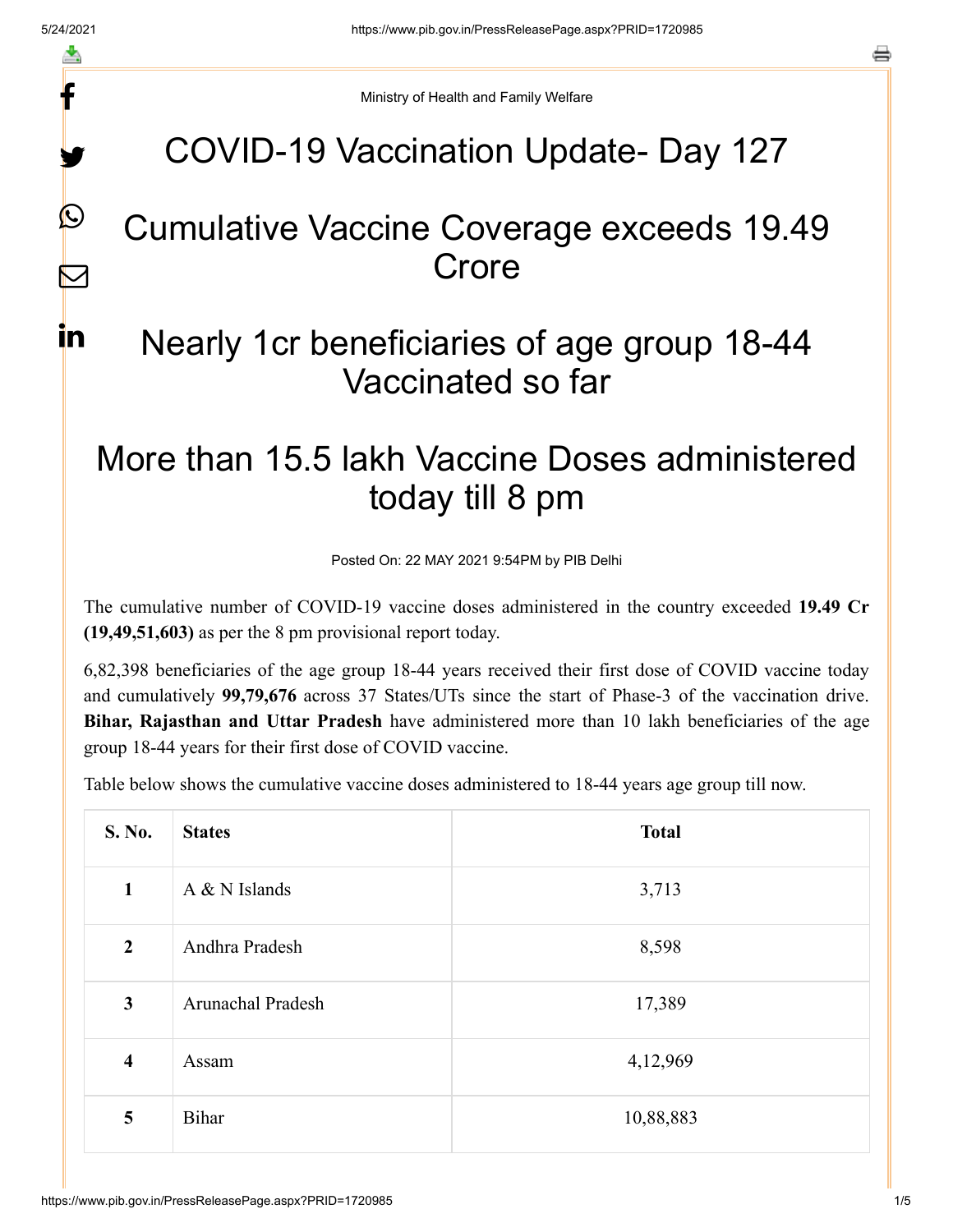| f                         | 6                | Chandigarh           | 15,916   |
|---------------------------|------------------|----------------------|----------|
|                           | $\overline{7}$   | Chhattisgarh         | 6,84,592 |
|                           | $\bf{8}$         | Dadra & Nagar Haveli | 16,010   |
| $\mathbf{\Omega}$         | $\boldsymbol{9}$ | Daman & Diu          | 17,519   |
| $\boldsymbol{\mathsf{N}}$ | 10               | Delhi                | 9,11,089 |
| in                        | 11               | Goa                  | 30,982   |
|                           | 12               | Gujarat              | 6,46,469 |
|                           | 13               | Haryana              | 7,04,820 |
|                           | 14               | Himachal Pradesh     | 40,272   |
|                           | 15               | Jammu & Kashmir      | 36,839   |
|                           | 16               | Jharkhand            | 3,32,053 |
|                           | $17\,$           | Karnataka            | 1,73,110 |
|                           | 18               | Kerala               | 25,905   |
|                           | 19               | Ladakh               | 3,845    |
|                           | 20               | Lakshadweep          | 761      |
|                           | 21               | Madhya Pradesh       | 6,06,831 |
|                           | 22               | Maharashtra          | 6,99,059 |
|                           | 23               | Manipur              | 9,106    |
|                           | 24               | Meghalaya            | 22,194   |
|                           | 25               | Mizoram              | 10,676   |

Ш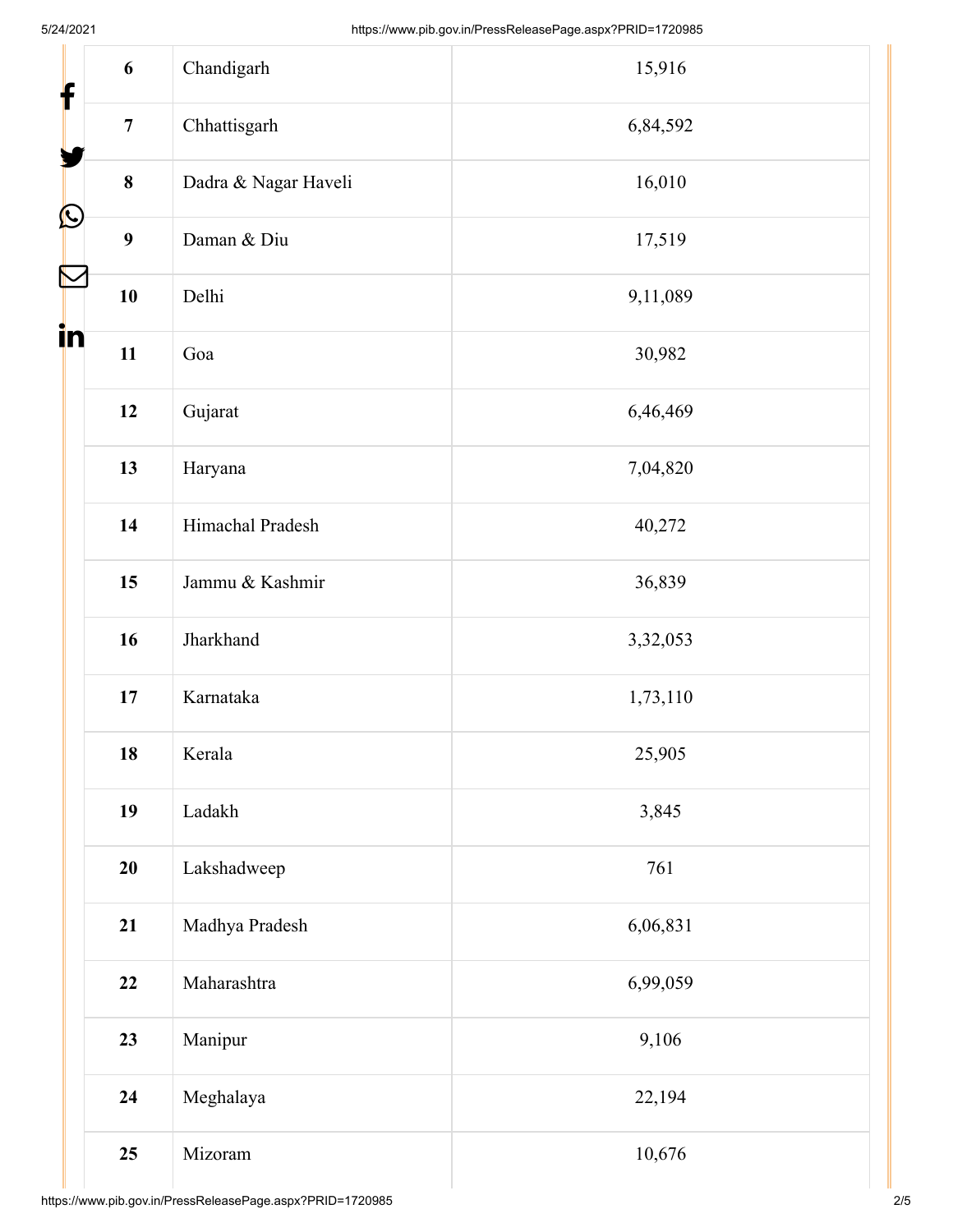| f                     | 26           | Nagaland             | 7,376     |  |
|-----------------------|--------------|----------------------|-----------|--|
|                       | $\bf 27$     | Odisha               | 3,01,238  |  |
|                       | 28           | Puducherry           | 4,173     |  |
| $\bigcirc$            | 29           | Punjab               | 3,35,365  |  |
| $\blacktriangleright$ | 30           | Rajasthan            | 12,60,265 |  |
| in                    | 31           | Sikkim               | 6,700     |  |
|                       | 32           | Tamil Nadu           | 52,406    |  |
|                       | 33           | Telangana            | 652       |  |
|                       | 34           | Tripura              | 53,064    |  |
|                       | 35           | <b>Uttar Pradesh</b> | 10,67,652 |  |
|                       | 36           | Uttarakhand          | 2,13,381  |  |
|                       | 37           | West Bengal          | 1,57,804  |  |
|                       | <b>Total</b> |                      | 99,79,676 |  |

The total of  $19,49,51,603$  include  $97,52,422$  Healthcare Workers (HCWs) who have taken the 1<sup>st</sup> dose and 67,00,147 HCWs who have taken the 2<sup>nd</sup> dose, 1,49,47,941 Frontline Workers (FLWs) (1<sup>st</sup> dose), 83,22,058 FLWs (2<sup>nd</sup> dose), and 99,79,676 for 18-44 years of age group (1<sup>st</sup> dose). 6,06,73,244 for over 45 years old to 60 years old  $(1<sup>st</sup> Does)$ , 97,84,465 for over 45 years old to 60 years old  $(2<sup>nd</sup> dose)$ , **5,65,49,096** for above 60 years (1<sup>st</sup> Dose) and **1,82,42,554** for above 60 years (2<sup>nd</sup> Dose).

| <b>HCWs</b> | $1st$ Dose           | 97,52,422   |
|-------------|----------------------|-------------|
|             | $2nd$ Dose           | 67,00,147   |
| <b>FLWs</b> | 1 <sup>st</sup> Dose | 1,49,47,941 |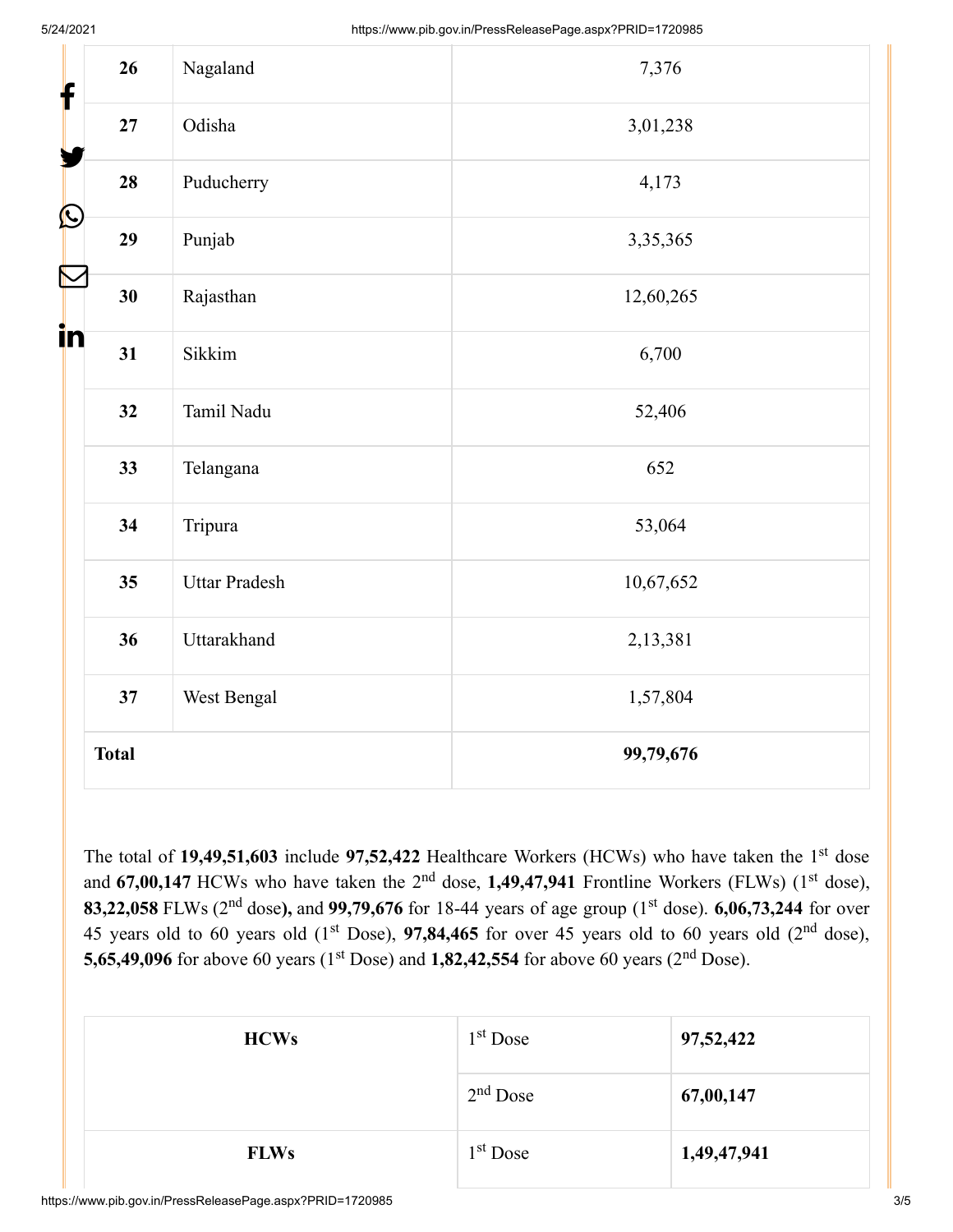| f                                            | $2nd$ Dose | 83,22,058    |
|----------------------------------------------|------------|--------------|
| Age Group 18-44 years<br>Y                   | $1st$ Dose | 99,79,676    |
| Age Group 45 to 60 years                     | $1st$ Dose | 6,06,73,244  |
| $\bigcirc$                                   | $2nd$ Dose | 97,84,465    |
| $\boldsymbol{\nabla}$<br>Over 60 years<br>in | $1st$ Dose | 5,65,49,096  |
|                                              | $2nd$ Dose | 1,82,42,554  |
| <b>Total</b>                                 |            | 19,49,51,603 |

As on Day-127 of the vaccination drive  $(22<sup>nd</sup>$  May, 2021), total 15,52,126 vaccine doses were given. 13,80,232 beneficiaries were vaccinated for  $1<sup>st</sup>$  dose and 1,71,894 beneficiaries received  $2<sup>nd</sup>$  dose of vaccine as per the provisional report till 8 P.M. Final reports would be completed for the day by late tonight.

#### Date: 22<sup>nd</sup> May, 2021 (127<sup>th</sup> Day)

| <b>HCWs</b>        | $1st$ Dose | 13,759   |
|--------------------|------------|----------|
|                    | $2nd$ Dose | 8,153    |
| <b>FLWs</b>        | $1st$ Dose | 74,023   |
|                    | $2nd$ Dose | 15,181   |
| <b>18-44 years</b> | $1st$ Dose | 6,82,398 |
| 45 to 60 years     | $1st$ Dose | 4,49,859 |
|                    | $2nd$ Dose | 97,760   |
| Over 60 years      | $1st$ Dose | 1,60,193 |
|                    | $2nd$ Dose | 50,800   |